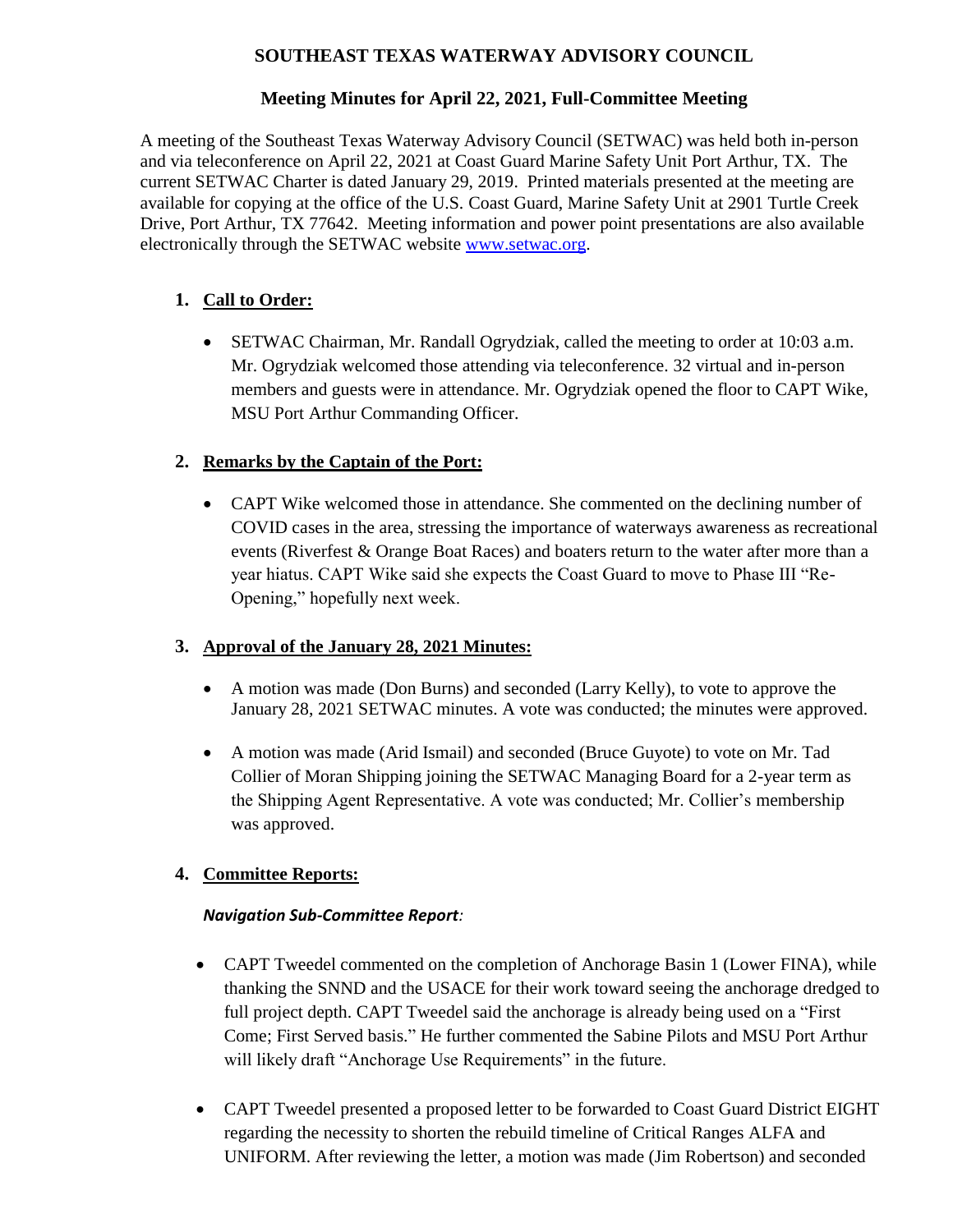(Larry Kelly) to proceed with sending the letter to Coast Guard District EIGHT. A vote was conducted; the motion passed.

## *Education, Research & Workforce Development Sub-committee Report:*

- Mr. Erik Stromberg, Lamar University, informed the group of Lamar's Advanced Education and Prospective Undergraduate 'Dash' Degree in Port and Supply Chain Management. Additionally, he addressed available advanced education graduate degrees; Continuing Education webinars for 2021; the CAPM research agenda and the Hurricane Planning draft agenda. (Slides on SETWAC website).
- Mrs. Sade Chick, Workforce Development, addressed the continued development of a Maritime Education Pathway (K-12, Undergrad and Graduate Programs).

### *Port Welfare Sub-Committee Report:*

- Fr. Sinclair Oubre, Port Welfare Public Ad-Hoc, spoke to continuing issues with seafarers' crew change due to COVID restrictions; the administration of COVID vaccines to mariners, and the perennial potential of the "criminalization" of mariners possibly affecting the quality of mariners available for employment.
- Fr. Oubre commented on the upcoming Texas National Maritime Day Gala and observance on May 21-22, 2021.

### *Commercial Fisheries Report:*

- Ms. Nikki Fitzgerald, Texas A&M AgriLife, commented on "Safety for Shrimpers" after completing 7 CPR courses for 60 total mariners, and 8 MOB training sessions for 48 fisherman. Ms. Fitzgerald indicated 50% of the local fleet is now certified in CPR.
- Ms. Fitzgerald informed the group that 22 shrimpers participated in a "hurricane tour" to familiarize themselves with the upper reaches of the Sabine River, and to scout for possible hurricane safe harbor areas prior to the start of the 2021 hurricane season. The fisherman indicated they are now open to using this portion of the waterway for storm refuge.
	- o Jim Robertson asked if the Shrimper's were aware that this area is also used by the towing industry during storm refuge. Mr. Ogrydziak recommend that Mr. Robertson and Ms. Fitzgerald work together to raise awareness of this issue across the two industries.

### *Waterway Maintenance and Improvement Sub-committee:*

- Mr. Larry Fountain, SNND gave an update on the SNWW Deeping Project, indicating that Anchorage 1 is done; Anchorage 8 is 95% complete for engineering and should be awarded 4<sup>th</sup> quarter of FY-2021, and Anchorage 4 should be awarded in early 2022. Prior to those contracts being awarded, a contract will be awarded for a "Cultural Resource Survey" to look for shipwrecks and artifacts in the waterway.
- Mr. Fountain further indicated the USACE was awarded \$86 Million for offshore dredging associated with the Deeping Project. SNND is to concurrently include a dredge that, while working with the USACE dredge, will pick up where the Corps dredge stops and will half-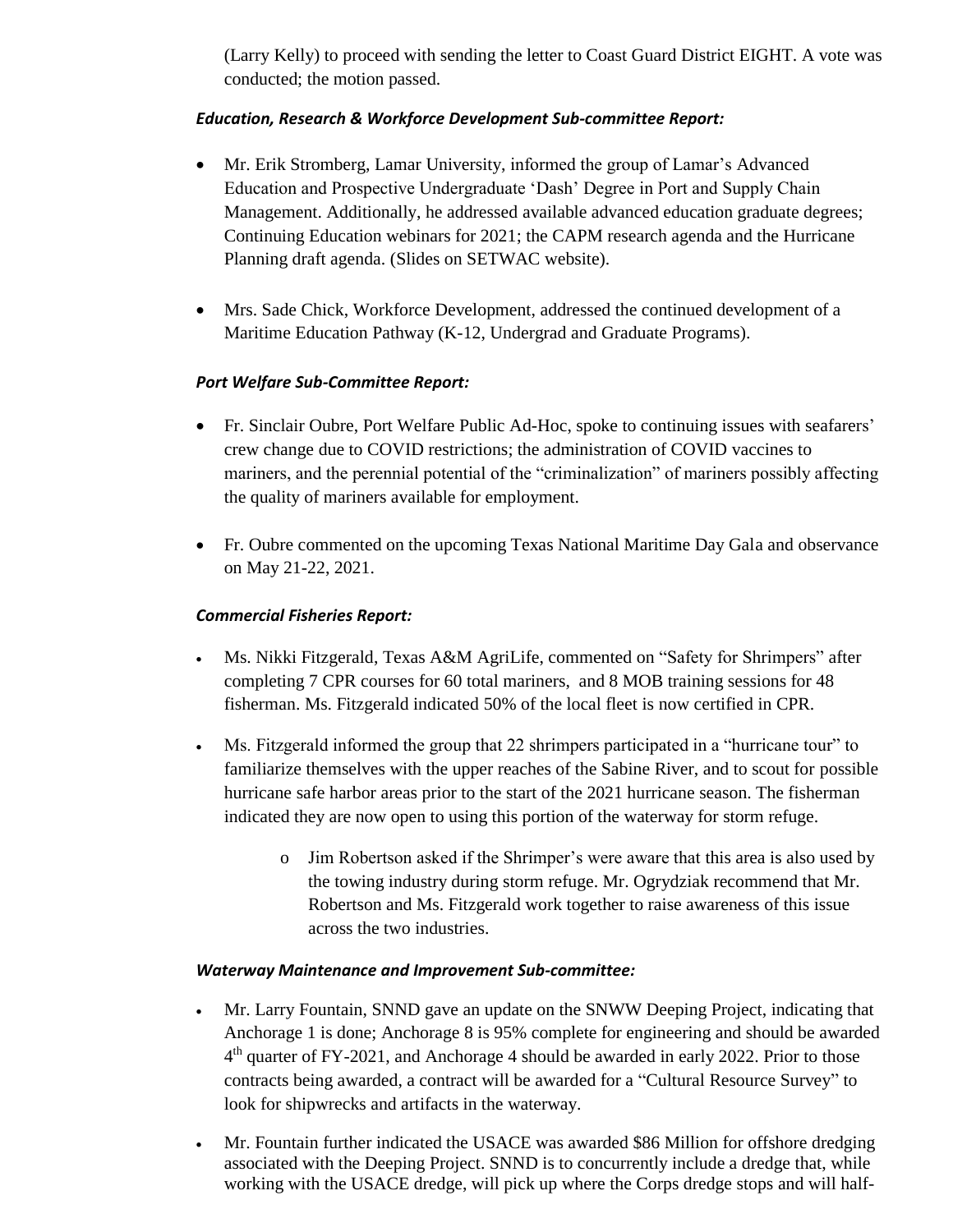cut to Cheniere LNG. The end result will be the first usable, half-cut channel of the Deeping Project from offshore to Cheniere LNG.

- o Mr. Ogrydziak asked Mr. Fountain for an update on the progress of the fireboat initiative. Mr. Fountain indicated all funds available through SNND are obligated as the Navigation District is accountable for half of the cost of pipeline removal and the Deepening Project. As a result, there has been no movement on the fireboat initiative.
- o Mr. Kelly added there is a bill in the Texas House to clear authorization of waterborne fire units in ports other than Houston, however, there is no money attached to the authorization.

### *Dredge Operations Report:*

• Mr. Tim White, USACE, spoke to ongoing and future dredge operations including SNWW PA-11 Training Dike rehabilitation; PA-8 improvements; Neches River improvements; SNWW entrance to Sabine Pass deepening, and deepening of the Port Arthur Ship Canal to Taylor's Bayou. (Slides on SETWAC website).

#### *Area Maritime Security Report:*

- Mr. Jeremy Hanson, USCG, informed the group of the SETX AMSC "Complex Coordinated Terrorist Attack (CCTA)" full-scale exercise planned for May 6, 2021. The SETX Regional Planning Commission is the exercise lead.
- Mr. Hanson passed that the local Port Readiness Committee (PRC) plans to hold a military out-load exercise on September 7, 2021.
- Mr. Hanson hopes to have an update on the Port Security Grant Program awards as of the next SETWAC meeting.

### *ATON Status/Projects Report:*

• Aids to Navigation Team Sabine provided a list of 10 current discrepant aids to navigation.

### **5. New Business:**

- Ensign Thomas Usseglio, USCG, presented the MSU Port Arthur Hurricane Brief (Slides on SETWAC website) ahead of the 2021 hurricane season.
- Mr. Scott Whalen, USCG, presented upcoming activities scheduled to take place on the SNWW including the Port Neches Riverfest Boat Races and Fireworks display (May 1-2), and the DSRA Boat races in Orange (May22-23).
- Mr. Whalen reminded the group the Safety Zone in Taylor Bayou remains in effect.
- Mr. informed the group that the final report on the Ports and Waterways Safety Assessment is available for review. The report has been provided to participating stakeholders. The report will be posted on the SETWAC website, the VTS Port Arthur website and the USCG NAVCEN website.